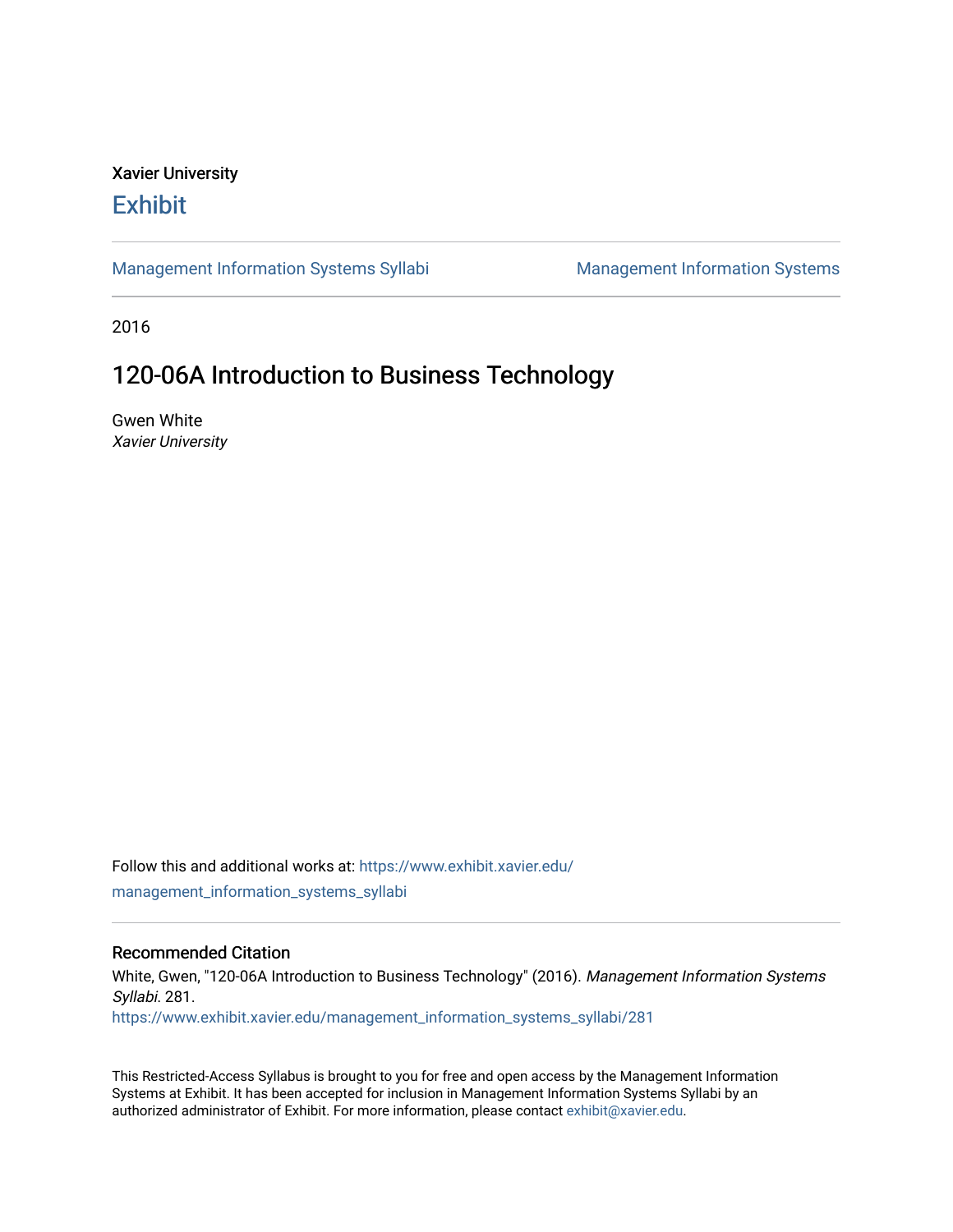#### **COURSE SYLLABUS**

#### **INFO 120-06A- Intro to Business TechnologySpring 2016**

MEETING PLACE: Online **CELL CONFICE:** Online and Smith 221 INSTRUCTOR: Gwen White<br>TELEPHONE: 745-2943 TELEPHONE: COURSE WEB SITE: Canvas.xavier.edu OFFICE HOURS: T & R 10-1

**TEXTS** Required: Skill for Success with Microsoft Excel 2013 (Custom Program for INFO120) with myitlab.

**SOFTWARE**: Microsoft Office 2013

**Required**: Skills for Success with Office 2013 (Standalone Access Card for MYITLab). **ISBN: 9780133775044** (Includes eText and MyITLab Access Code)

**Optional:** Skills for Success with Excel 2013 (Complete Package) ISBN: 9780134468518 (Includes eText, paper text, MyITLab Access Code and Office 2013)

**DESCRIPTION:** An introductory course that introduces Excel spreadsheet applications for business.

**WILLIAMS COLLEGE OF BUSINESS MISSION:** "We educate students of business, enabling them to improve organizations and society, consistent with the Jesuit tradition."

**COURSE OBJECTIVES:** Upon completion of this course the student will be able to demonstrate basic skill and proficiency in Excel 2013

## **CLASS TIME APPROACH**

Students will participate online to complete individual Excel activities using myitlab. The amount of time will depend on the level of competency coming into the course. A Computer-based Training (CBT) will used to allow students to move through the material and projects at their own pace. For the Online mode, students are required to complete the activities within the duration of the course.

## **CLASS POLICIES**

- 1. Regular logins in the online class sessions is expected.
- 2. Canvas will be the primary conduit for distribution of class materials and general communication. All materials will be delivered electronically or through the CBT tool.
- 3. All project work MUST be appropriately submitted through Canvas or through the CBT/MyITLab tool.
- 4. Assignment grades (if applicable) will be available in Canvas.
- 5. You are expected to check the Canvas site and your Xavier email on a regular basis for announcements and other extended information.
- **6. If you CHEAT (that means turn in someone else's work – you will fail the class (don't try me on this)!) Also per university policy you can be expelled. It has happened before – don't let it happen to you!**
- **7. A NOTE ABOUT MyITLab:**

**MyITLab also offers a 14 day trial period for you to register and access the entire course before paying. In the past, we have had students try and complete the entire course during this 14 day period, never pay for the software but expect a passing grade. This is unethical and against the policies of this course. Even if you complete the course during the trial period, your grade is not shown to the professor unless you pay for the software. If you have questions, or experience a problem with this policy, please let the professor know as soon as possible!**

#### **Disability Services:**

It is my goal that this class be an accessible and welcoming experience for all students. If you are a student with a disability who may have trouble participating or effectively demonstrating learning in this course, contact me to arrange an appointment to share your Accommodation Letters from Disability Services and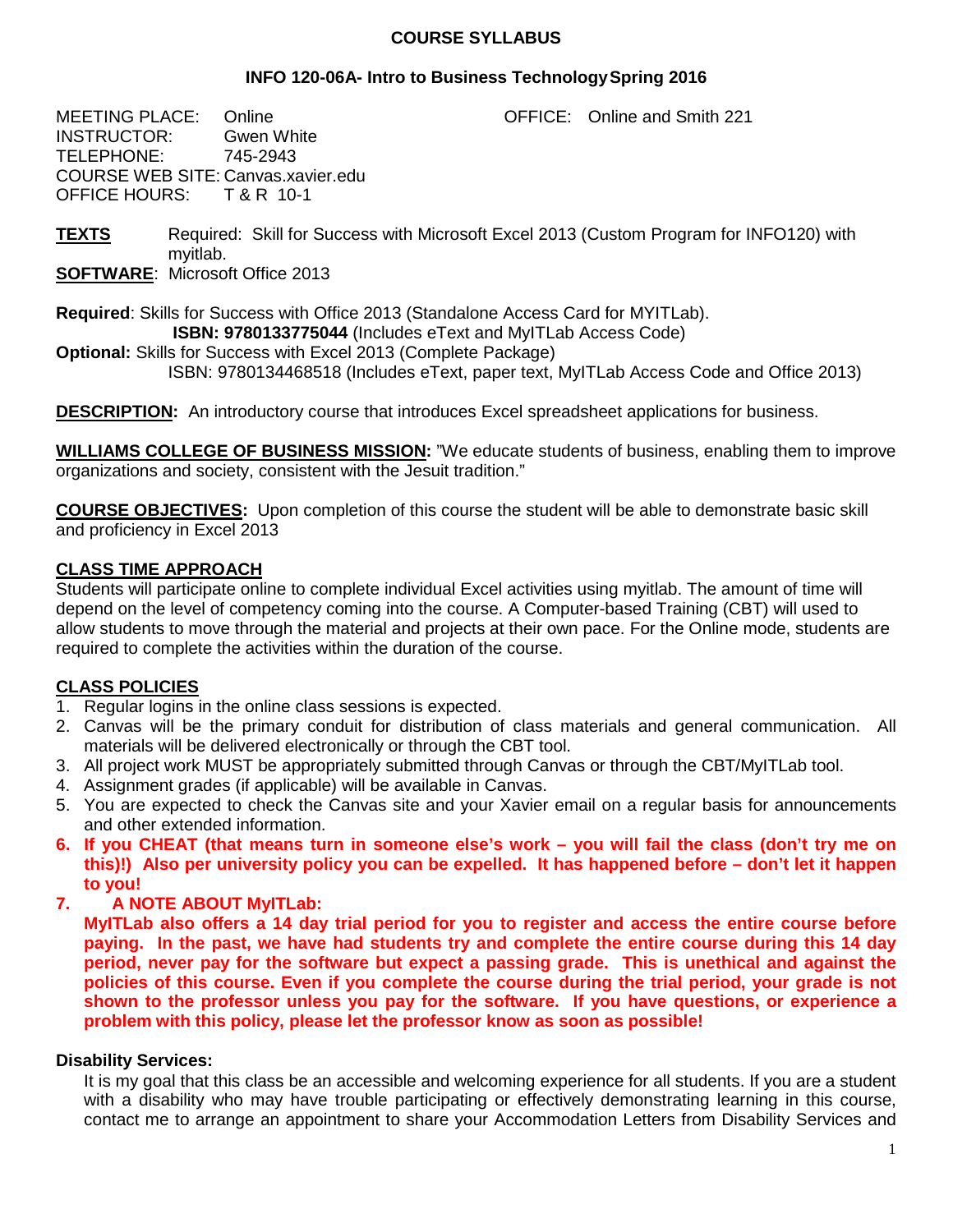to discuss your needs. Disability related information is confidential. If you have not contacted Disability Services (located in the Learning Assistance Center) to arrange accommodations, I encourage you to do so by contacting Cassandra Jones, by phone at 513-745-3280, in person on the Fifth Floor of the Conaton Learning Commons, Room 514, or via e-mail at jonesc20@xavier.edu as soon as possible as accommodations are not retroactive."

### **COURSE MATERIALS AND ASSIGNMENTS**

The IT Lab Assessment and Training Web site provides a self-paced learning environment used to gain skill proficiencies in **Microsoft Office 2013** tools. A textbook with extended case projects will accompany the CBT tool. You final grade for the Excel will be based on the successful completion of the CBT training sessions along with the satisfactory completion of the associated case projects. When on campus computers use the **virtualpc.xavier.edu** shell with the OnlineXtra so you can access myitlab projects.

You have several options for purchasing the required text for this course. The only *required* component to completing the course is *purchasing* online access to MyITLab. This can be done in one of several ways:

**Option 1:** Purchase the access code listed above (Standalone Access Card, ISBN: 9780133775044) When you register for MyITLab it will ask you for this unique access code. **You may also purchase this access card via other sources such as Amazon.** I have seen unused access codes for as little as \$30-\$60 on other sites, but *please make sure they are unopened and unused!* Also, please confirm the product matches the ISBN.

**Option 2:** Purchase the access code directly from MyITLab during your registration. If you prefer to not purchase the access code from the Bookstore or another retailer, you may purchase access to MyITLab directly from their website. Instructions for this option are available on the Student Registration Instructions for MyITLab. **If purchased this way, the course is discounted from the bookstore price of the access card.** You will be presented with two options—buying access with the eText or without the eText. While many students do not use the eText, instead preferring to use the simulation walkthroughs, I still recommend you purchase with the eText.

**Option 3:** Purchase the access code as a part of a package, either from the bookstore or other source. The bookstore is selling a package with the paper copy of the text book, the eText, Access to MyITLab and a trial of Microsoft Office 2013. Because you have access to Microsoft Office already as a Xavier Student, you are essentially paying extra for a paper copy of the textbook. Used paper copies can be found online for significantly less, but be aware: *used copies will not include the required online access code.* The paper textbook will be a good resource for your future work in Excel, and *you will*  **lose access to the eText when the course is over.** If you are unsure whether a specific package will work for this course, feel free to email me with the information for it and I will see if it is compatible.

## **EVALUATION:** Grades will be assigned as follows

In order to getting a final passing grade, you must complete **ALL** of the following:

- Excel Using Myitlab (100%)
	- o 70% or higher average on all graded components
	- o completion of all training/simulation exercises for Excel

#### *S – 70 -100% (in all activities) I – Below 70% (in 1-2 activities) U – Below 70% (in 2 or more activities)*

## *POLICY FOR REPORTING GRADES:*

Please note that the instructor will *not* be extracting and reporting your grade on weekly basis since you have access to your grade in MyITLab. Detailed instruction on how to check your grade is in a separate document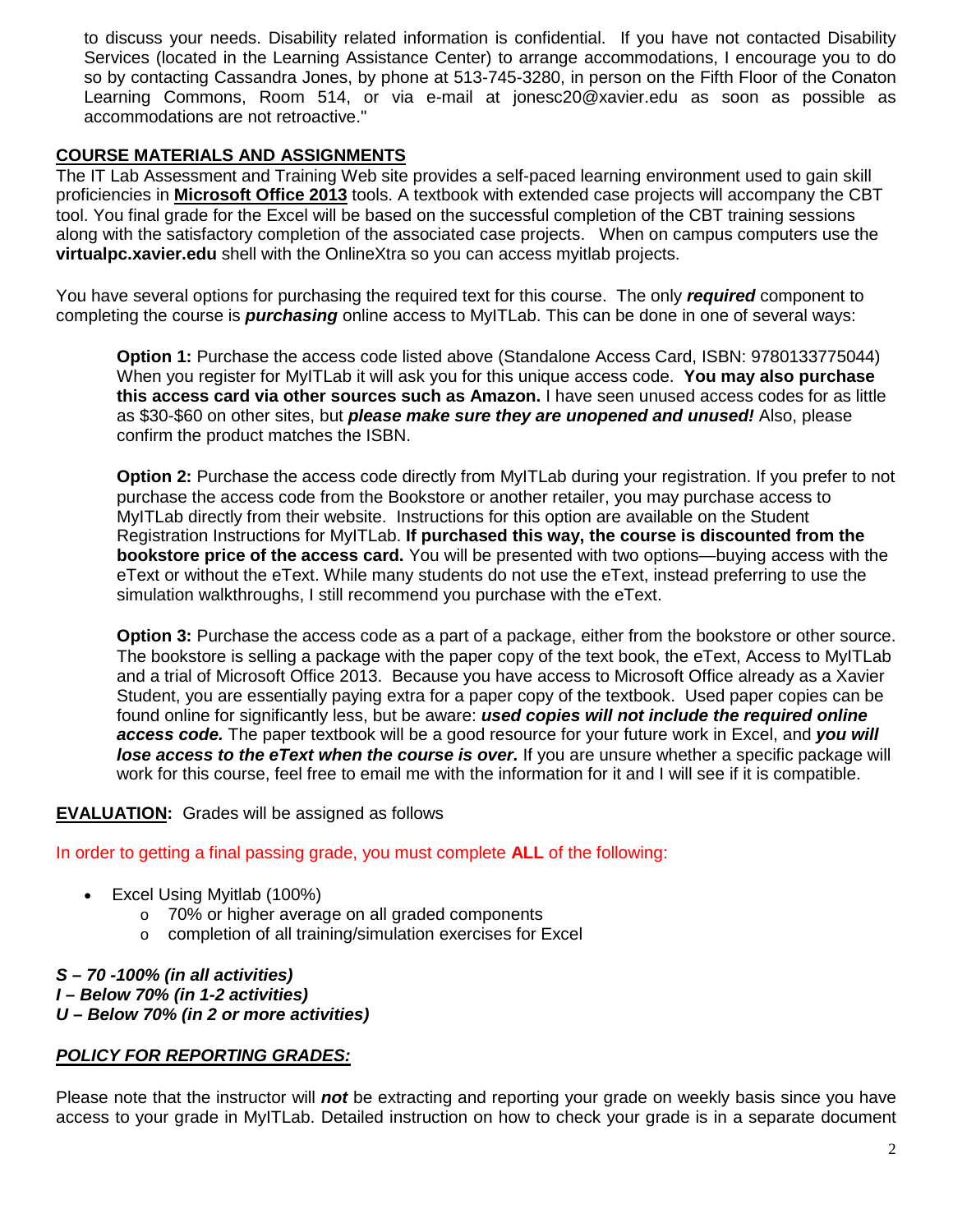available on Canvas. It is your responsibility to ensure that you complete and pass all the activities as required. The instructor bears no responsibility for your omission or oversight. Do not fail to report any problem associated with technology to the instructor and ensure that it is well documented. Always include your section details in your email correspondence with the instructor (e.g. Info 120-04B).

Qualified students with disabilities who will require disability accommodations in this class are encouraged to make their requests to me by sharing their Accommodation Letters with me at the beginning of the semester either during office hours or by appointment. Disability related information is confidential. If you have not previously contacted Disability Services, I encourage you to do so by phone at 513-745-3280, in person on the Fifth Floor of the Conaton Learning Commons, Room 514, or via e-mail to Cassandra Jones at [jonesc20@xavier.edu,](mailto:jonesc20@xavier.edu) to coordinate reasonable accommodations as soon as possible as accommodations are not retroactive.

It is my goal that this class be an accessible and welcoming experience for all students. If you are a student with a disability who may have trouble participating or effectively demonstrating learning in this course, contact me to arrange an appointment to share your Accommodation Letters from Disability Services and to discuss your needs. Disability related information is confidential. If you have not contacted Disability Services (located in the Learning Assistance Center) to arrange accommodations, I encourage you to do so by contacting Cassandra Jones, by phone at 513-745-3280, in person on the Fifth Floor of the Conaton Learning Commons, Room 514, or via e-mail at [jonesc20@xavier.edu](mailto:jonesc20@xavier.edu) as soon as possible as accommodations are not retroactive.

### **Disability Services:**

It is my goal that this class be an accessible and welcoming experience for all students. If you are a student with a disability who may have trouble participating or effectively demonstrating learning in this course, contact me to arrange an appointment to share your Accommodation Letters from Disability Services and to discuss your needs. Disability related information is confidential. If you have not contacted Disability Services (located in the Learning Assistance Center) to arrange accommodations, I encourage you to do so by contacting Cassandra Jones, by phone at 513-745-3280, in person on the Fifth Floor of the Conaton Learning Commons, Room 514, or via e-mail at jonesc20@xavier.edu as soon as possible as accommodations are not retroactive." **ACTIVITIES SCHEDULE (Face to Face Mode)**

| <b>Expected date of</b><br>completion | Topic                                                               |
|---------------------------------------|---------------------------------------------------------------------|
| Monday January 18                     | Excel Chapter 1: Creating workbooks with Excel 2013                 |
|                                       | Activities                                                          |
|                                       | <b>Simulation Activities</b><br>$\cap$                              |
|                                       | <b>Grader Activities</b>                                            |
| Monday January 25                     | Excel Chapter 2: Insert Summary Functions and Create Charts         |
|                                       | Activities                                                          |
|                                       | <b>Simulation Activities</b><br>$\cap$                              |
|                                       | Grader Activities – Grader Project<br>$\circ$                       |
|                                       | (you must complete all parts and receive a minimum grade of         |
|                                       | 70%)                                                                |
| Monday February 1                     | Excel Chapter 3: Manage Multiple Worksheets                         |
|                                       | Activities                                                          |
|                                       | <b>Simulation Activities</b><br>$\cap$                              |
|                                       | Grader Activities - Grader Project<br>$\circ$                       |
|                                       | (you must complete all parts and receive a minimum grade of<br>70%) |
| Monday February 8                     | Excel Chapter 4: More Functions and Excel Tables                    |
|                                       | Activities                                                          |
|                                       | <b>Simulation Activities</b><br>$\Omega$                            |
|                                       | Grader Activities – Grader Project<br>$\circ$                       |

#### **This schedule should be used as a GUIDE. Your course is completed when all assignments and online assessments have been completed.**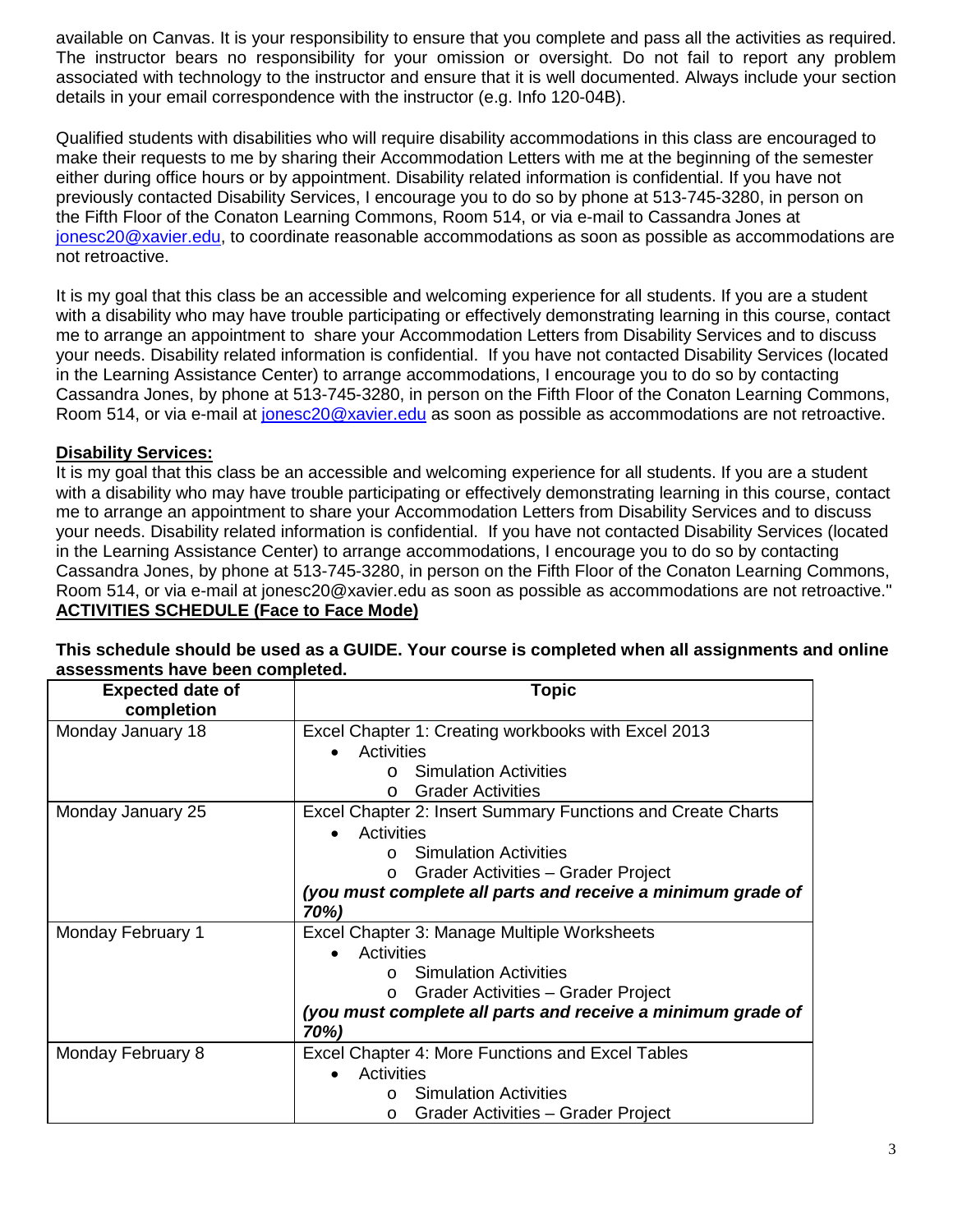|                    | (you must complete all parts and receive a minimum grade of<br>70%) |
|--------------------|---------------------------------------------------------------------|
| Monday February 15 | Excel Chapter 5: Format Cells and Worksheets                        |
|                    | Activities                                                          |
|                    | <b>Simulation Activities</b>                                        |
|                    | (you must complete all parts and receive a minimum grade of<br>70%) |
| Monday February 22 | Excel Chapter 6: Insert Advanced Functions and Create               |
|                    | <b>Scenarios</b>                                                    |
|                    | Activities                                                          |
|                    | <b>Simulation Activities</b>                                        |
|                    | (you must complete all parts and receive a minimum grade of<br>70%) |
| Monday February 29 | Excel Chapter 7: Work with Data and Audit Formulas                  |
|                    | Activities                                                          |
|                    | <b>Simulation Activities</b>                                        |
|                    | (you must complete all parts and receive a minimum grade of<br>70%) |
| Monday March 8     | Excel Chapter 8: Manage and Present Data Visually                   |
|                    | Activities                                                          |
|                    | <b>Simulation Activities</b>                                        |
|                    | (you must complete all parts and receive a minimum grade of<br>70%) |

#### **Learning Goals – Williams College of Business Undergraduate Program Critical Thinking**

*Learning Goal*: WCB graduates will be able to think logically, reason quantitatively, and utilize appropriate analytical techniques and technology when evaluating and making decisions. *Corresponding Objectives*:

- (1) WCB students will collect, evaluate and synthesize information to offer solutions and support decision making.
- (2) WCB students will evaluate and articulate implications of business decisions and their impact on organizational stakeholders, both individually and in teams.

• **Ethics and Social Responsibility** *Learning Goal*: WCB graduates will be able to recognize ethical issues, discern moral implications of decision making, and be prepared, and willing, to serve as responsible and professional members of society.

*Corresponding Objectives*:

- (1) WCB students will recognize ethical issues and their implications on personal and business decisions.
- (2) WCB students will demonstrate the skills necessary to analyze information and make informed, ethical decisions in complex, conflicting or ambiguous environments or situations.

## • **Effective Written and Oral Communication**

*Learning Goa*l: WCB graduates will be able to organize, support and communicate ideas clearly and effectively, employ multiple mediums of communication (e.g., written, oral and visual), and adapt communication to audience, context or purpose.

*Corresponding Objectives*:

- (1) WCB students will produce business documents and reports demonstrating their ability to organize and communicate ideas clearly and professionally.
- (2) WCB students will make effective presentations, accompanied by the appropriate technology, demonstrating their ability to organize and communicate ideas clearly and professionally, both individually and in teams.
- **Global Perspective and Cultural Diversity**